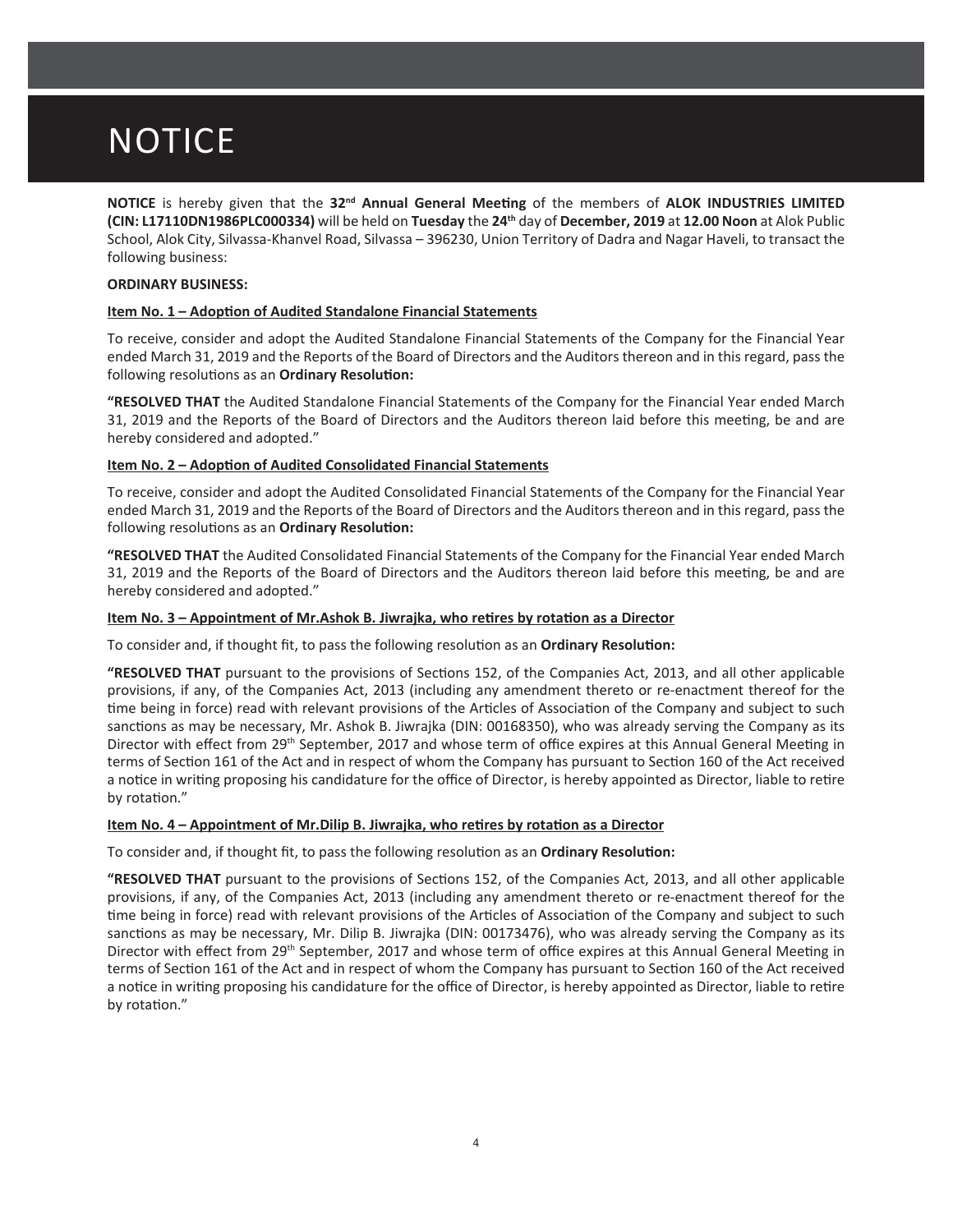

## **SPECIAL BUSINESS:**

#### **Item No.5- Ratification of remuneration of the Cost Auditors**

To consider and, if thought fit, to pass the following resolution as an Ordinary Resolution:

**"RESOLVED THAT** pursuant to the provisions of Section 148 and other applicable provisions, if any, of the Companies Act, 2013 read with the Companies (Audit and Auditors) Rules, 2014 (including any statutory modification(s) or re-enactment(s) thereof, for the time being in force), the remuneration, as approved by the Monitoring Committee and as set out in the Statement annexed to the Notice convening this Meeting, to be paid to the Cost Auditors appointed by the Monitoring Committee, to conduct the audit of cost records of the Company for the financial year ending March 31, 2020, be and is hereby ratified."

"RESOLVED FURTHER THAT the Monitoring Committee has all powers under the Code to take such actions, and execute all such documents, as may be necessary and applicable to give effect to the above resolution."

> **K. H. Gopal** Company Secretary

Mumbai, November 22, 2019

### **Registered Office:**

17/5/1 & 521/1, Village Rakholi / Saily, Silvassa – 396 230, Union Territory of Dadra & Nagar Haveli CIN: L17110DN1986PLC000334 Website: www.alokind.com E-mail: info@alokind.com Tel No.0260-6637000; Fax No.0260-2645289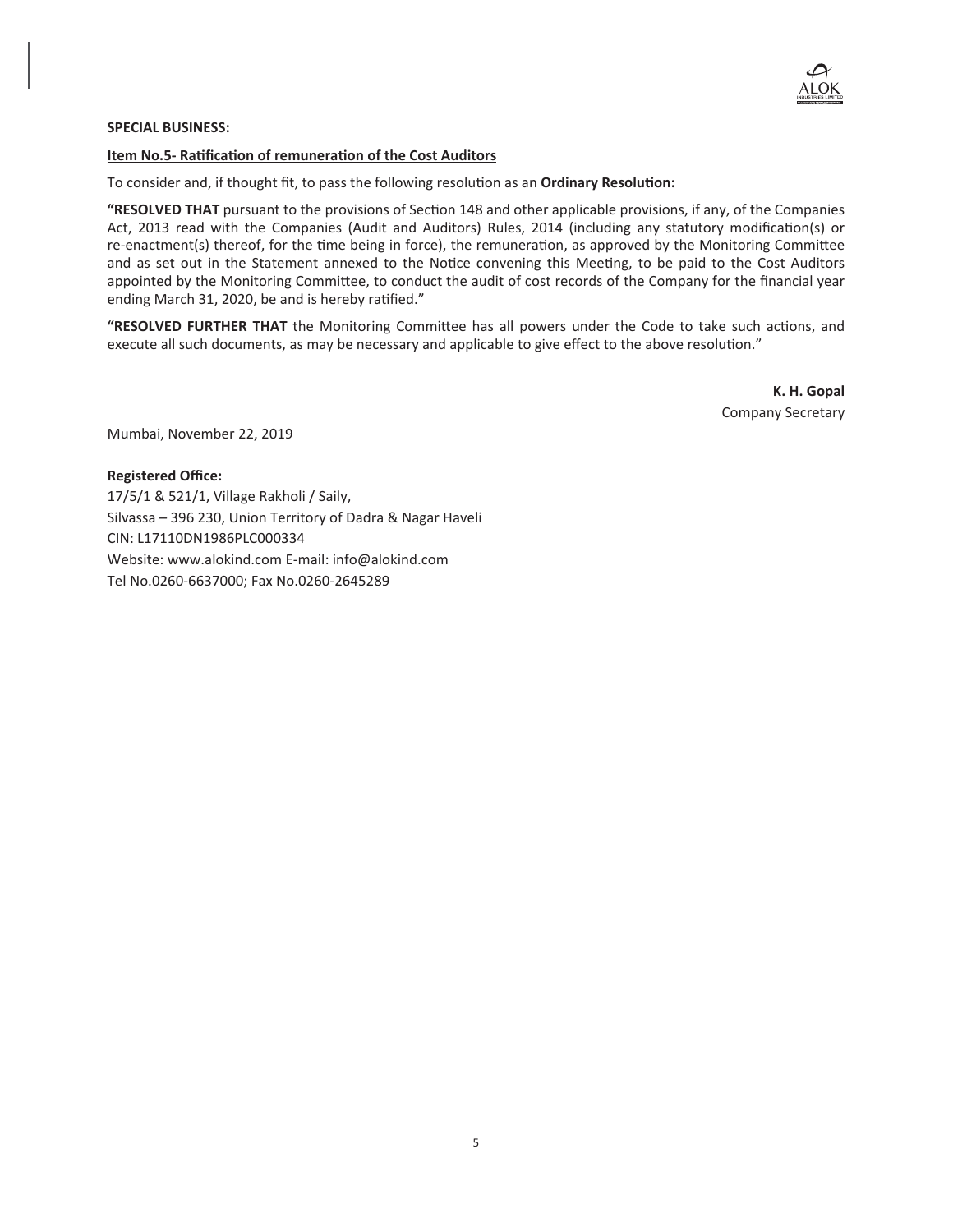## **NOTES:**

- 1. The Explanatory Statement, pursuant to Section 102(1) of the Companies Act, 2013 (the Act), relating to the Special Business to be transacted at the Annual General Meeting (Meeting) is annexed hereto and forms part of this Notice.
- 2. A member entitled to attend and vote at the Meeting is entitled to appoint a proxy to attend and vote on a poll instead of himself and the proxy need not be a member of the Company. The instrument appointing the proxy should, however, be deposited at the registered office of the Company not less than forty-eight hours before the commencement of the Meeting.

Pursuant to Section 105 of the Companies Act, 2013, a person can act as a proxy on behalf of Members not exceeding fifty in number and holding in the aggregate not more than ten percent of the total share capital of the Company carrying voting rights. A Member holding more than ten percent of the total share capital of the Company carrying voting rights may appoint a single person as a proxy and such person shall not act as proxy for any other person or shareholder. The holder of proxy shall prove his/her identity at the time of attending the Meeting.

- 3. Attendance slip, proxy form and route map of the venue of the Meeting are annexed hereto.
- 4. Corporate Members intending to send their authorized representatives to attend the meeting pursuant to Section 113 of the Companies Act, 2013 are requested to send to the Company, a certified copy of the relevant board resolution together with the specimen signatures of their representative(s) authorised under the said board resolution to attend and vote on their behalf at the meeting.
- 5. The Register of Members and Share Transfer Books of the Company shall remain closed from 18<sup>th</sup> December, 2019 to 24<sup>th</sup> December, 2019, both days inclusive, for the purpose of Annual General Meeting.
- 6. Pursuant to Section 108 of the Companies Act, 2013, Rule 20 of the Companies (Management and Administration) Rules, 2014 as amended by the Companies (Management and Administration) Amendment Rules, 2015 and Regulation 44 of SEBI (Listing Obligations & Disclosure Requirements) Regulations, 2015, the Company is providing facility for voting by electronic means (e-voting) through an electronic voting system which will include remote e-voting and the business set out in the Notice will be transacted through such voting. Information and instructions including details of user Id and password relating to e-voting are sent herewith. Once the vote on a resolution is cast by a member, whether partially or otherwise, the member shall not be allowed to change it subsequently or cast the vote again. The members who have cast their vote(s) by using remote e-voting may also attend the Meeting but shall not be entitled to cast their vote(s) again at the Meeting.
- 7. In terms of the provisions of Section 152 of the Act, Mr. Ashok B. Jiwrajka and Mr. Dilip B. Jiwrajka, Directors, retire by rotation at the Meeting.
- 8. Mr. Ashok B. Jiwrajka and Mr. Dilip B. Jiwrajka are interested in the Ordinary Resolutions set out at Item Nos. 3 and 4, respectively, of the Notice with regard to their re-appointment. Mr. Surendra B. Jiwrajka-Director and their relatives employed with the company, being related to Mr. Ashok Jiwrajka and Mr. Dilip Jiwrajka may be deemed to be interested in the resolution set out at Item No.3 and 4 of the Notice. Save and except the above, none of the other Directors/Key Managerial Personnel of the Company / Resolution Professional / their relatives are in any way, concerned or interested, financially or otherwise, in the Ordinary Business set out under Item Nos.3 and 4 of the Notice.
- 9. Pursuant to Regulation 36 (3) of the SEBI (Listing Obligations and Disclosure Requirements) Regulations, 2015, and Secretarial Standard on General Meetings, particulars of the Directors seeking re-appointment at the Annual General Meeting are provided in the "Annexure" to the Notice.
- 10. Members/ Proxies / Authorised Representatives are requested to bring to the Meeting necessary details of their shareholding, attendance slip(s) duly completed and signed mentioning therein details of their DP ID and Client ID/ Folio No and copies of Annual Report. In case of joint holders attending the Meeting, only such joint holder who is higher in the order of names will be entitled to vote at the Meeting.
- 11. Relevant documents referred to in the Notice are open for inspection by the members at the Registered Office of the Company on all working days (i.e. except Saturdays, Sundays and Public Holidays) during business hours up to the date of the Meeting. The aforesaid documents will be also available for inspection by members at the Meeting.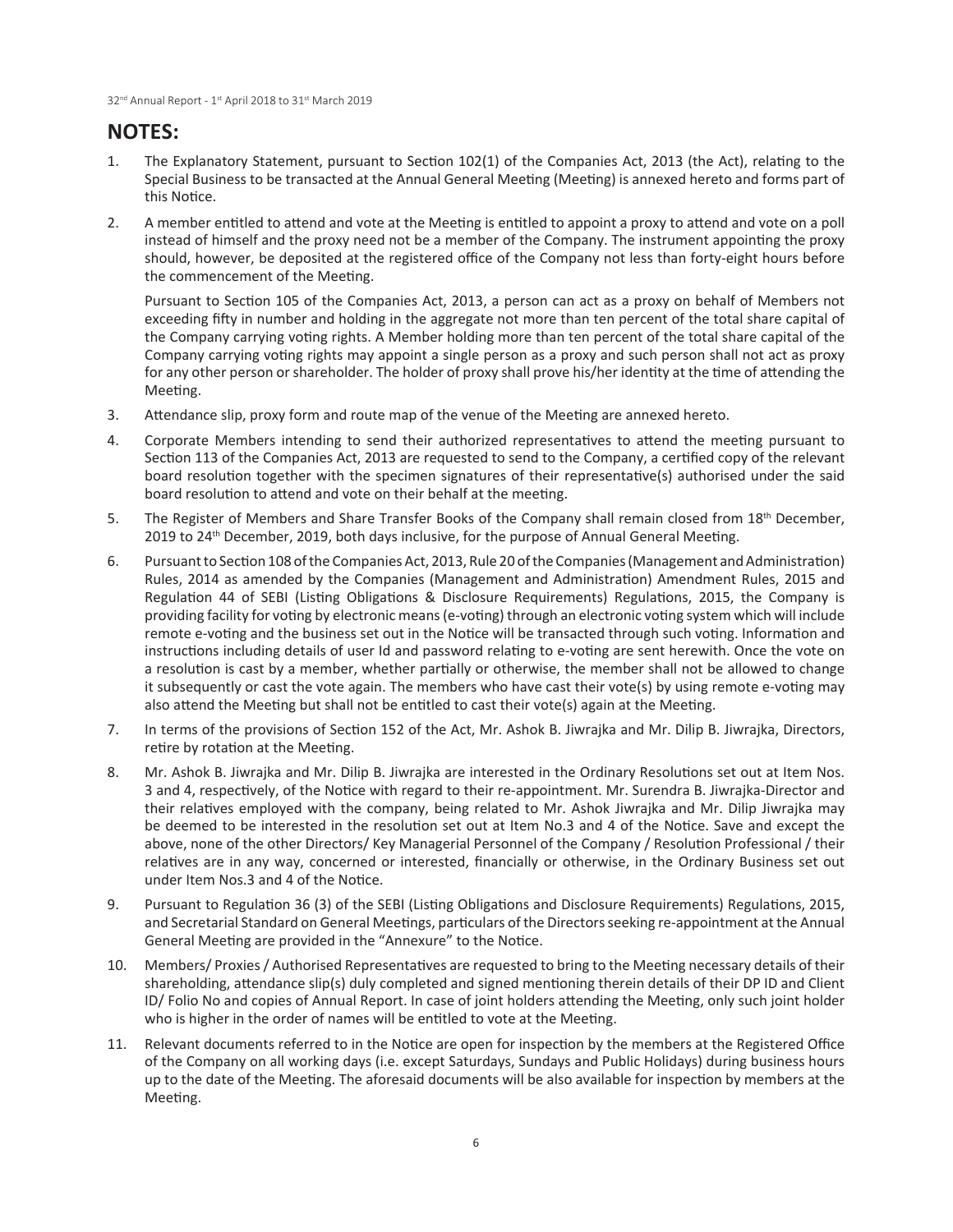

- 12. Members are requested to notify immediately any change of their address:
	- (a) To their Depository Participants (DPs) in respect of their electronic share accounts, and
	- (b) To the Company at its Registered Office address or Link Intime India Private Limited, the Registrar and Share Transfer Agent of the Company at M/s. Link Intime India Private Limited C-101, 247 Park, LBS Marg, Vikhroli (West) Mumbai-400083, India, Tel: +91 022 49186000, Fax: +91 022 49186060, in respect of their physical shares, if any, quoting their folio nos.
- 13. Shareholders who have not so far encashed their dividend warrants/ demand drafts for the financial year ended 30<sup>th</sup> September, 2013 may immediately approach the Company for revalidation of unclaimed dividend warrants/ demand drafts. Information in respect of the unclaimed dividend as on the date of the previous AGM of the Company held on 27<sup>th</sup> December, 2018 has been uploaded on the website of the Ministry of Corporate Affairs (www.iepf.gov.in.) and on the website of the Company (www.alokind.com). Members are requested to note that dividends that are not claimed within seven years from the date of transfer to the Company's Unpaid Dividend Account, will, as per Section 124 of the Act, be transferred to the Investor Education and Protection Fund (IEPF). Shares for which dividend remains unclaimed for seven consecutive years will be transferred to the IEPF as per Section 123 of the Act and the applicable law.
- 14. SEBI has decided that securities of listed companies can be transferred only in dematerialised form from a cut-off date, to be notified. In view of the above and to avail various benefits of dematerialisation, members are advised to dematerialise shares held by them in physical form.
- 15. Due dates for transfer of unclaimed/unpaid dividends for the financial year 2012-13 and thereafter to IEPF:

| Financial year ended | <b>Date Declaration</b> | Due date for Transfer to IEPF |
|----------------------|-------------------------|-------------------------------|
| 30.09.2013 ˈ         | 27.12.2013              | 01.02.2021                    |

- 16. The Securities and Exchange Board of India (SEBI) has mandated the submission of Permanent Account Number (PAN) by every participant in securities market. Members holdings shares in electronic form are, therefore, requested to submit the PAN to their Depository Participants with whom they are maintaining their demat accounts. Members holding shares in physical form can submit their PAN details to the Company / Registrars and Transfer Agents, M/s. Link Intime India Private Limited.
- 17. Members may avail themselves of the facility of nomination in terms of Section 72 of the Companies Act, 2013 by nominating in the prescribed form a person to whom their shares in the Company shall vest in the event of their death. The prescribed form can be obtained from the Company's R&TA at the aforesaid address. Members holding shares in electronic form may obtain nomination forms from their respective depository participant.
- 18. Members are advised to submit their Electronic Clearing Service (ECS) mandates to the Company's R&TA at their aforesaid address to facilitate remittance by means of ECS.
- 19. The Company is providing facility for voting by electronic means (e-voting) through an electronic voting system which include remote e-voting and business set out in the Notice will be transacted through such voting. Company has appointed Central Depository Services (India) Limited (CDSL) as Depository for providing remote e-voting facility to its Members.

The facility for voting through ballot paper shall be made available at the AGM and the members attending the meeting and who have not cast their vote by remote e-voting can exercise their voting right at the meeting through ballot paper.

The members who have cast their vote by using remote e-voting may also attend the AGM but shall not be entitled to cast their vote again at the Meeting.

## The instructions for shareholders voting electronically are as under:

- (i) The voting period begins on  $21<sup>st</sup>$  December, 2019 (10.00 am) to 23<sup>rd</sup> December, 2019 (5.00 pm). During this period shareholders' of the Company, holding shares either in physical form or in dematerialized form, as on the cut-off date (record date) of 18<sup>th</sup> December, 2019 may cast their vote electronically. The e-voting module shall be disabled by CDSL for voting thereafter.
- (ii) The shareholders should log on to the e-voting website www.evotingindia.com.
- (iii) Click on Shareholders / Members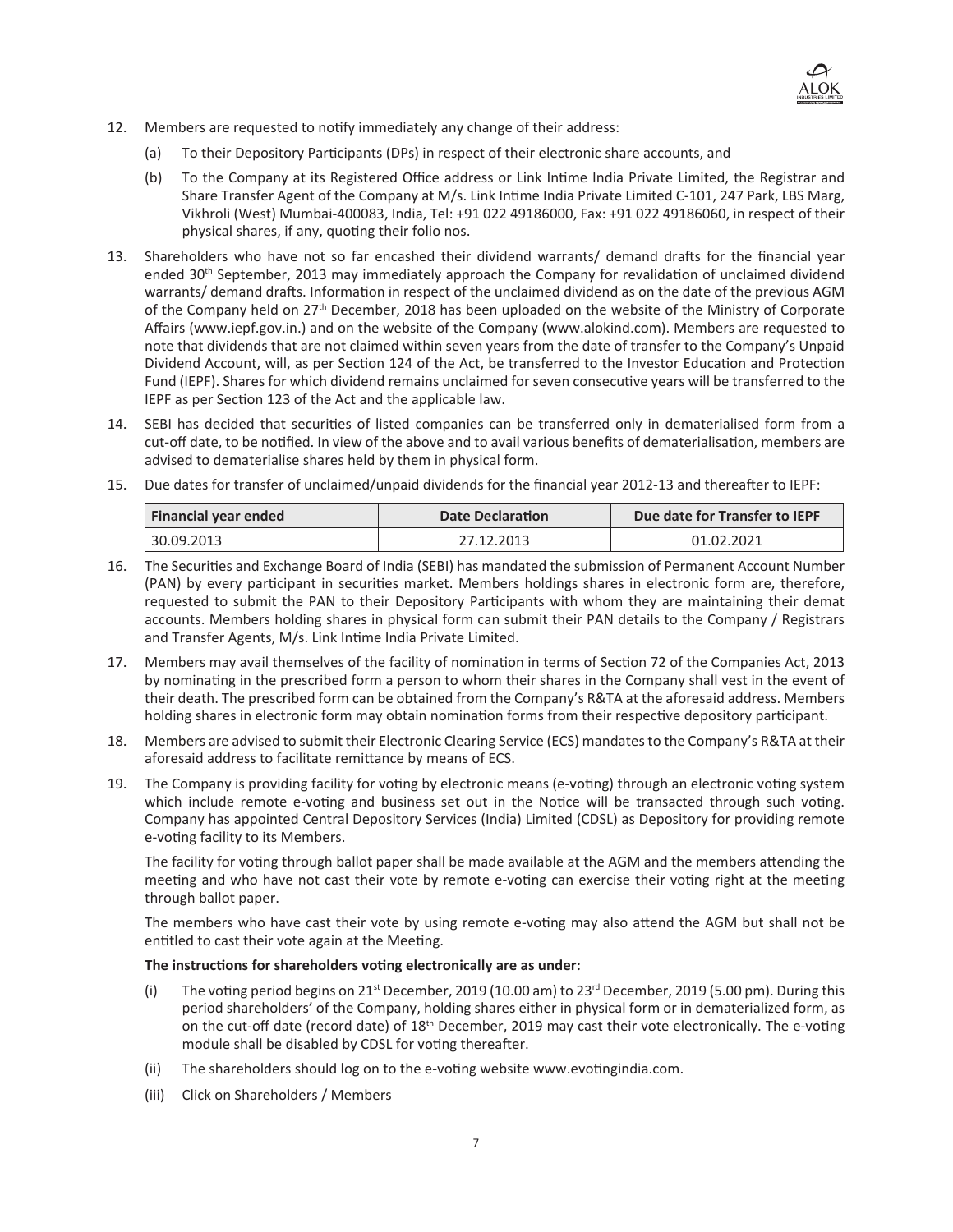- (iv) Now Enter your User ID
	- a. For CDSL: 16 digits beneficiary ID,
	- b. For NSDL: 8 Character DP ID followed by 8 Digits Client ID,
	- c. Members holding shares in Physical Form should enter Folio Number registered with the Company.
- (v) Next enter the Image Verification as displayed and Click on Login.
- (vi) If you are holding shares in demat form and had logged on to www.evotingindia.com and voted on an earlier voting of any company, then your existing password is to be used.
- (vii) If you are a first time user follow the steps given below:

|                                                        | For Members holding shares in Demat Form and Physical Form                                                                                                                                                                       |
|--------------------------------------------------------|----------------------------------------------------------------------------------------------------------------------------------------------------------------------------------------------------------------------------------|
| <b>PAN</b>                                             | Enter your 10 digit alpha-numeric PAN issued by Income Tax Department<br>(Applicable for both demat shareholders as well as physical shareholders)                                                                               |
|                                                        | Members who have not updated their PAN with the Company<br>Depository Participant are requested to use the sequence number<br>which is printed on Postal Ballot / Attendance Slip indicated in the PAN<br>field.                 |
| Dividend Bank Details<br><b>OR</b> Date of Birth (DOB) | Enter the Dividend Bank Details or Date of Birth (in dd/mm/yyyy format) as<br>recorded in your demat account or in the company records in order to login.<br>If both the details are not recorded with the depository or company |
|                                                        | please enter the member id / folio number in the Dividend Bank details<br>field as mentioned in instruction (iv).                                                                                                                |

- (viii) After entering these details appropriately, click on "SUBMIT" tab.
- (ix) Members holding shares in physical form will then directly reach the Company selection screen. However, members holding shares in demat form will now reach 'Password Creation' menu wherein they are required to mandatorily enter their login password in the new password field. Kindly note that this password is to be also used by the demat holders for voting for resolutions of any other company on which they are eligible to vote, provided that company opts for e-voting through CDSL platform. It is strongly recommended not to share your password with any other person and take utmost care to keep your password confidential.
- (x) For Members holding shares in physical form, the details can be used only for e-voting on the resolutions contained in this Notice.
- (xi) Click on the EVSN for the relevant <Company Name> on which you choose to vote.
- (xii) On the voting page, you will see "RESOLUTION DESCRIPTION" and against the same the option "YES/NO" for voting. Select the option YES or NO as desired. The option YES implies that you assent to the Resolution and option NO implies that you dissent to the Resolution.
- (xiii) Click on the "RESOLUTIONS FILE LINK" if you wish to view the entire Resolution details.
- (xiv) After selecting the resolution you have decided to vote on, click on "SUBMIT". A confirmation box will be displayed. If you wish to confirm your vote, click on "OK", else to change your vote, click on "CANCEL" and accordingly modify your vote.
- (xv) Once you "CONFIRM" your vote on the resolution, you will not be allowed to modify your vote.
- (xvi) You can also take a print of the votes cast by clicking on "Click here to print" option on the Voting page.
- (xvii) If a demat account holder has forgotten the changed password then Enter the User ID and the image verification code and click on Forgot Password & enter the details as prompted by the system.
- (xviii) Shareholders can also cast their vote using CDSL's mobile app m-Voting available for android based mobiles. The m-Voting app can be downloaded from Google Play Store. Apple and Windows phone users can download the app from the App Store and the Windows Phone Store respectively. Please follow the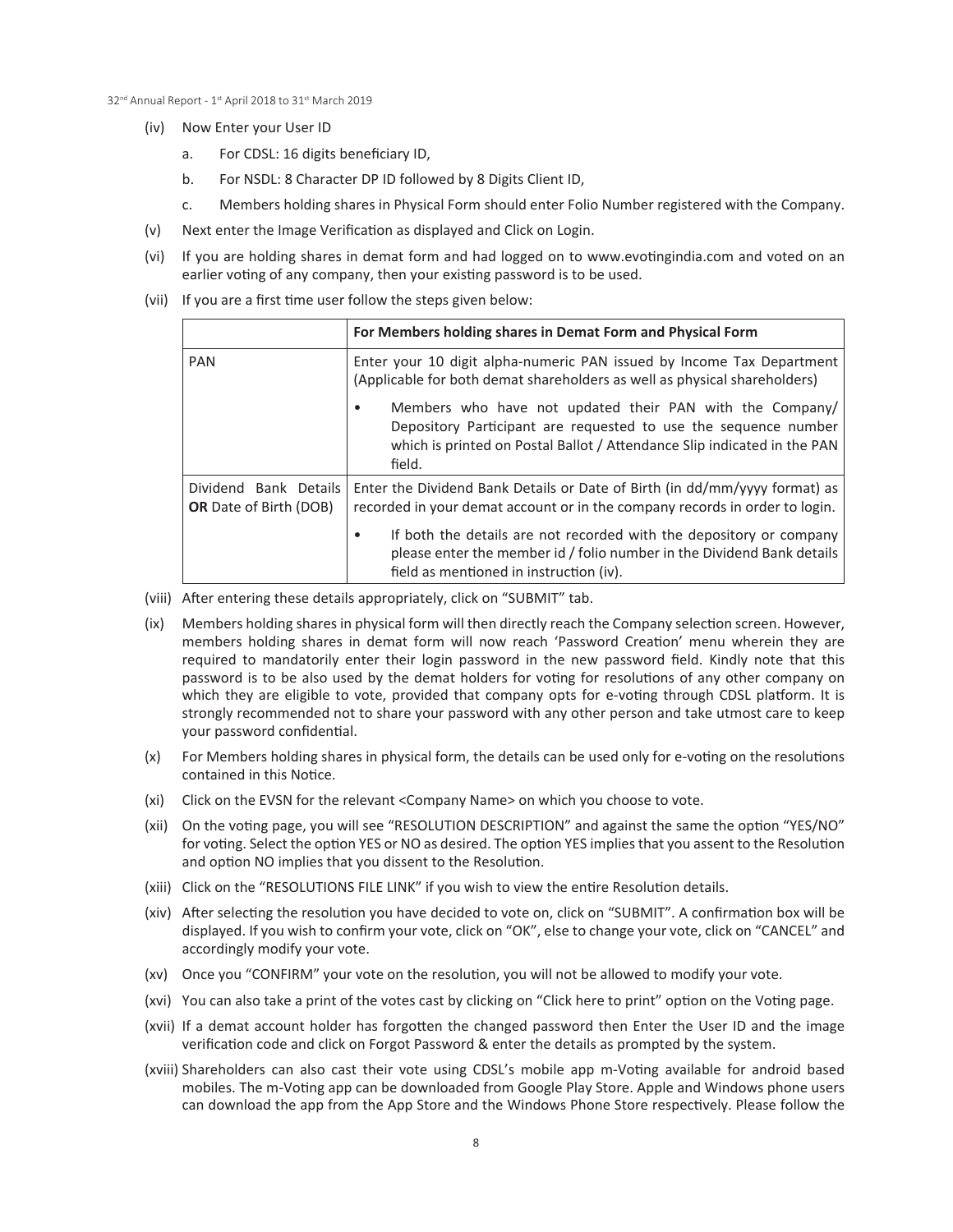

instructions as prompted by the mobile app while voting on your mobile.

- (xix) Note for Non Individual Shareholders and Custodians
	- Non-Individual shareholders (i.e. other than Individuals, HUF, NRI etc.) and Custodian are required to log on to www.evotingindia.com and register themselves as Corporates.
	- A scanned copy of the Registration Form bearing the stamp and sign of the entity should be emailed to helpdesk.evoting@cdslindia.com.
	- After receiving the login details a Compliance User should be created using the admin login and password. The Compliance User would be able to link the account(s) for which they wish to vote on.
	- The list of accounts linked in the login should be mailed to helpdesk.evoting@cdslindia.com and on approval of the accounts they would be able to cast their vote.
	- A scanned copy of the Board Resolution and Power of Attorney (POA) which they have issued in favour of the Custodian, if any, should be uploaded in PDF format in the system for the scrutinizer to verify the same.
- (xx) In case you have any queries or issues regarding e-voting, you may refer the Frequently Asked Questions ("FAQs") and e-voting manual available at www.evotingindia.com, under help section or write an email to helpdesk.evoting@cdslindia.com.
- (xxi) You can also update your mobile number and e-mail id in the user profile details of the folio which may be used for sending future communication(s).
- (xxii) The voting rights of members shall be as per the number of equity shares held by the Member(s) as on 18<sup>th</sup> December, 2019 being the cut-off date and as per the register of members of the Company. Members are eligible to cast vote electronically only if they are holding shares as on that date.
- (xxiii) Any person, who acquires shares of the Company and become member of the Company after dispatch of the notice and holding shares as of the cut-off date i.e.  $18<sup>th</sup>$  December, 2019 may obtain the login ID and password by sending a request at helpdesk.evoting@cdslindia.com
- (xxiv) A member may participate in the AGM even after exercising his right to vote through remote e-voting but shall not be allowed to vote again at the AGM.
- (xxv) A person, whose name is recorded in the register of members or in the register of beneficial owners maintained by the depositories as on the cut-off date only shall be entitled to avail the facility of remote e-voting as well as voting at the AGM through ballot paper.
- (xxvi) Mr. Virendra G. Bhatt, Practicing Company Secretary (Membership No. 1157) has been appointed for as the Scrutinizer for providing facility to the members of the Company to scrutinize the voting and remote e-voting process in a fair and transparent manner.
- (xxvii)The Chairman shall, at the AGM, at the end of discussion on the resolutions on which voting is to be held, allow voting with the assistance of scrutinizer, by use of "Ballot Paper" for all those members who are present at the AGM but have not cast their votes by availing the remote e-voting facility.
- (xxviii) The Scrutinizer shall after the conclusion of voting at the general meeting, will first count the votes cast at the meeting and thereafter unblock the votes cast through remote e-voting in the presence of at least two witnesses not in the employment of the Company and shall make, not later than 48 hours of the conclusion of the AGM, a consolidated scrutinizer's report of the total votes cast in favour or against, if any, to the Chairman or a person authorized by him in writing, who shall countersign the same and declare the result of the voting forthwith.
- (xxix) The Results declared along with the report of the Scrutinizer shall be placed on the website of the Company www.alokind.com and on the website of CDSL immediately after the declaration of result by the Chairman or a person authorized by him in writing. The results shall also be immediately forwarded to the BSE Limited & National Stock Exchange of India Limited, Mumbai.
- 20. Members desiring any information as regards to Accounts are requested to write to the Company at an early date so as to enable the management to keep the information ready.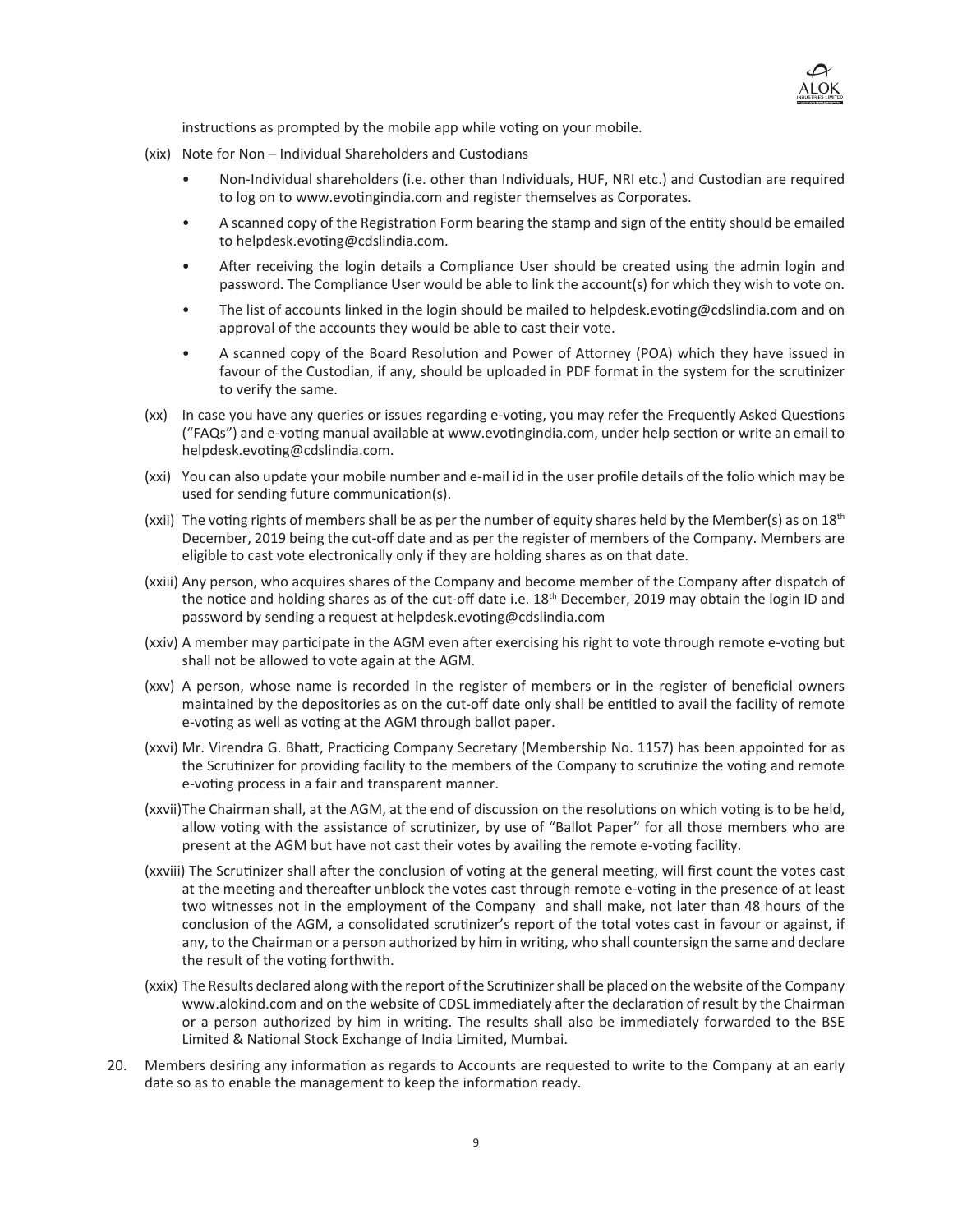## **IMPORTANT COMMUNICATION TO MEMBERS**

The Ministry of Corporate Affairs has taken a "Green Initiative in the Corporate Governance" by allowing paperless compliances by the companies and has issued circulars stating that the service of notice / documents including Annual Report can be sent by e-mail to its members. To support this green initiative of the Government in full measure, members who have not registered their e-mail address, so far, are requested to register their e-mail address in respect of electronic holdings with the Depository through their concerned Depository Participants. We are sure, that as a responsible citizen, you will wholeheartedly support this initiative and will co-operate with the Company in implementing the same.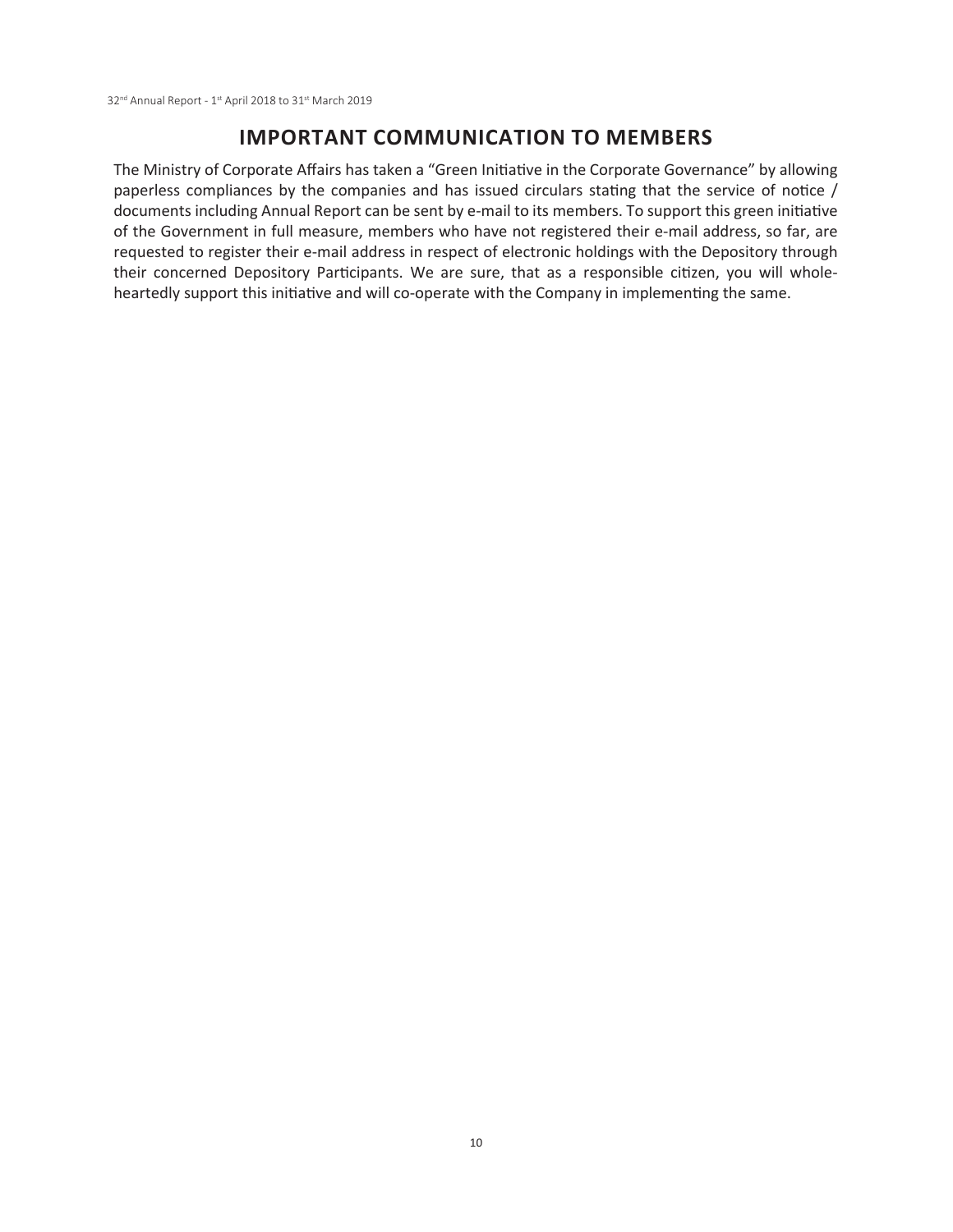## Statement Pursuant to Section 102(1) of the Companies Act, 2013 ("the Act")

The following Statement sets out the material facts relating to the Special Business mentioned in Notice:

## Item No. 5

The Monitoring Committee Professional has approved the appointment of M/s. B.J.D. Nanabhoy & Co, Cost Accountants, as Cost Auditors to conduct the audit of the cost accounts maintained by the Company for the financial year ending 31<sup>st</sup> March, 2020 and be paid remuneration of Rs.86,000/- p.a. as also the payment of goods and service tax as applicable and reimbursement of out of pocket expenses incurred by them in connection with the aforesaid audit of the Company.

In terms of the provisions of Section 148 of the Companies Act, 2013 read with the Companies (Audit and Auditors) Rules, 2014, the remuneration payable to the Cost Auditor has to be ratified by the Members of the Company. Accordingly, consent of the Members is sought for passing an Ordinary Resolution as set out at item no. 5 of the Notice for approval of the remuneration payable to the Cost Auditors for the financial year ending 31<sup>st</sup> March, 2020.

The Monitoring Committee recommends the approval of the remuneration payable to M/s. B.J.D. Nanabhoy & Co, Cost Accountants for conducting the cost audit and passing of the resolution set out at Item no. 5 of the Notice.

None of the Directors or Key Managerial Personnel or members of the Monitoring Committee or their relatives are in any way concerned or interested in the passing of the resolution set out at Item no. 5 of the Notice.